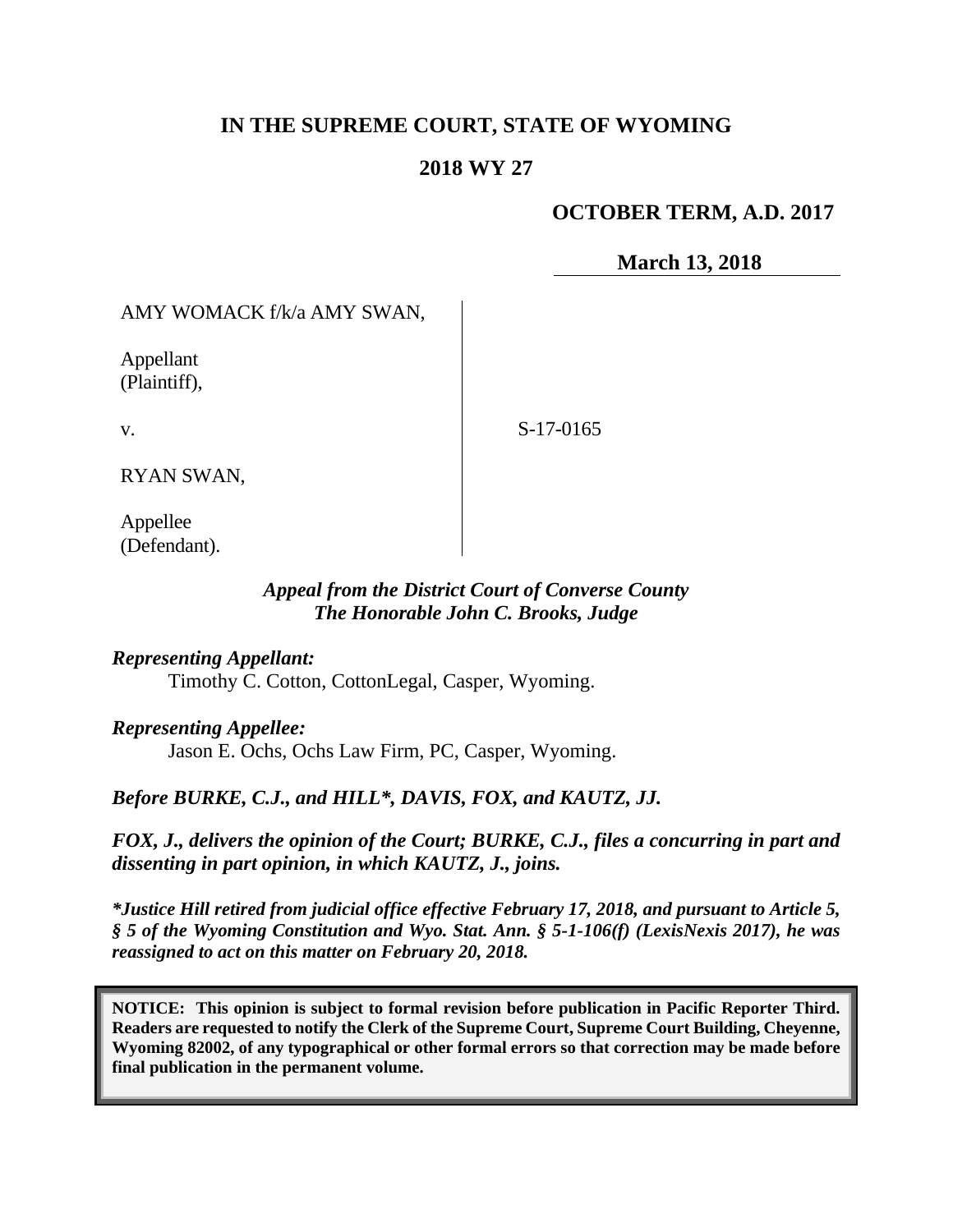#### **FOX, Justice.**

[¶1] Appellee, Ryan Swan (Father), petitioned the district court to modify the custody, visitation, and child support provisions of his divorce decree. After a full evidentiary hearing, the district court, on its own motion, entered a temporary custody modification order rather than a final order. The temporary order was, in effect, a trial co-parenting plan that would become permanent after seven months unless either parent first requested a new hearing to establish that it was "unworkable." Father filed such a motion, and the district court held a second evidentiary hearing, after which the district court entered a final order granting primary custody of the children to Father. The district court also held Appellant, Amy Womack (Mother), in contempt of court for violating terms of the initial temporary order. Mother appeals both decisions. Although we find that the district court abused its discretion when it entered the temporary custody order, we affirm the district court's permanent custody modification. However, we reverse the contempt finding against Mother and remand Mother's contempt motion against Father to the district court for further proceedings consistent with this opinion.

#### *ISSUES*

[¶2] Mother presents two issues, which we rephrase as follows:

1. Did the trial court erroneously issue a temporary order instead of a final order following an evidentiary hearing on the merits of the case?

2. Did the trial court erroneously hold Mother in contempt and factor that contempt into its decision to modify custody?

## *FACTS*

## *The Temporary Order*

[¶3] In April 2009, after a five-year marriage and the birth of two children, Mother and Father divorced on stipulated terms granting Mother the primary care, custody, and control of the children subject to reasonable visitation by Father. Mother states that "that was the last time the parties agreed upon anything" and the formidable record of contentious postdecree litigation corroborates this assertion. In March 2015, Father filed a Verified Petition to Modify Custody, Visitation and Child Support. After approximately nine months of discovery and competing pretrial motions, the district court held a 2½-day hearing in January 2016. At the hearing, the court heard the testimony of five lay witnesses and four expert witnesses, and received approximately 175 exhibits.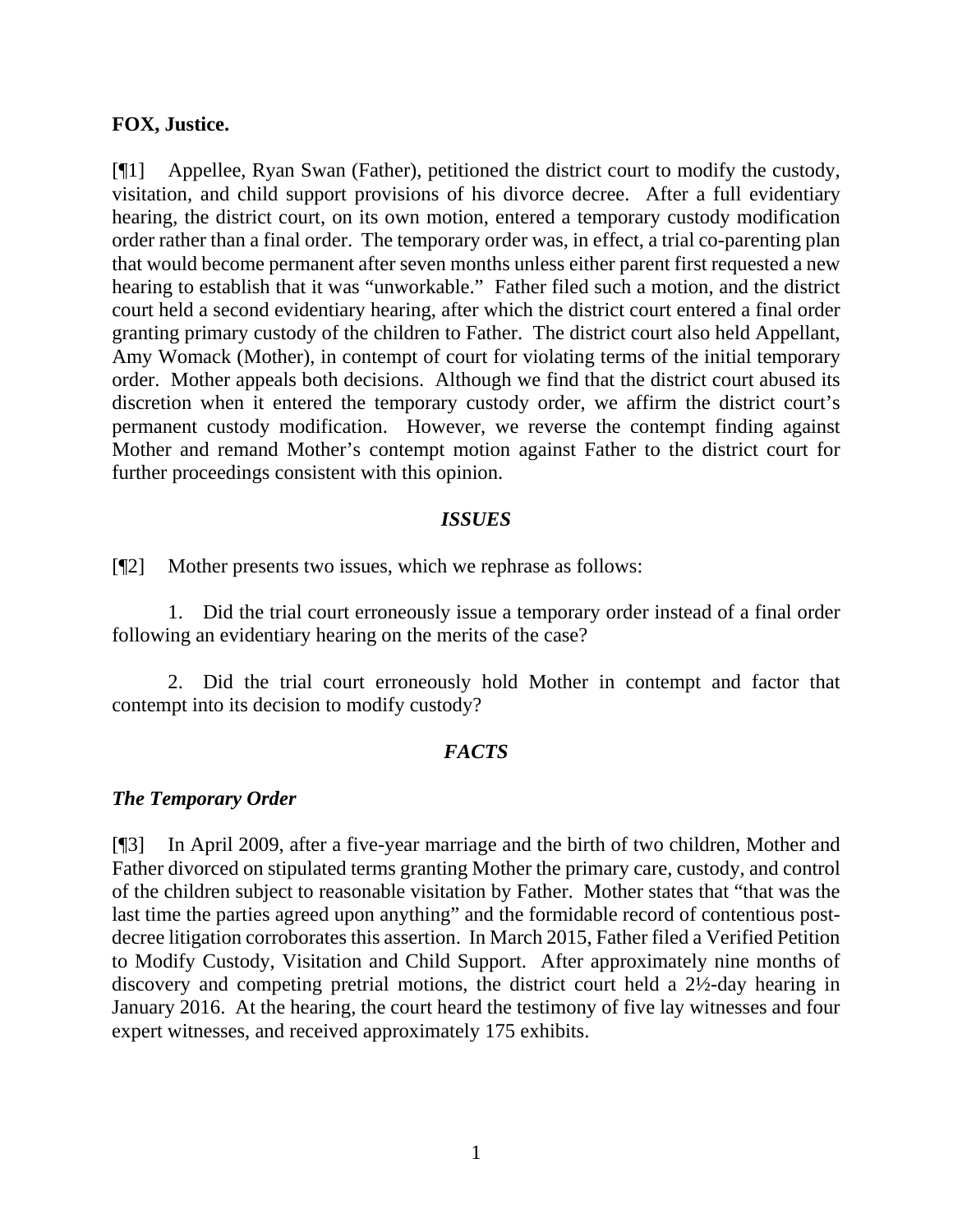[¶4] Father sought primary custody of the children, alleging, among other things, that Mother was systematically alienating the children from  $\text{him}^1$  $\text{him}^1$  and suffered from a drinking problem. To support his allegation of alienation, Father introduced numerous emails, text messages, and audio recordings documenting Mother's behavior. Among many examples, Mother told or texted Father: "I'm going to tell the kids that you don't want to see them ... [and] that you're choosing your girlfriend over them"; "I do not like [your girlfriend] and will make sure the kids don't either"; "I'll make sure the kids know you're choosing the b\*\*\*\* over them." Additionally, Mother would not allow the children to take their stuffed animals to Father's home and, during Father's visitation time, Mother texted pictures of herself with the stuffed animals to the children with the message "Puppy and Lamby miss you . . . [w]e want to have a playdate with you." Father also presented evidence that Mother, while insisting that Father contact the children only via the daughter's cell phone, blocked his phone number on that phone—thus explaining why the children were not answering his calls. To support his allegation that Mother had a drinking problem, Father presented Mother's bank records showing regular alcohol purchases, financed by either child support payments or her retirement savings, and Mother's own testimony that she had been arrested three times for DWUI. Father had recently remarried and believed that his new, blended family offered a stable support system for the children.

[¶5] Mother, on the other hand, sought to keep primary custody of the children and to reduce Father's visitation time with the children, alleging that Father was a controlling, abusive, and dangerous person who became interested in becoming the primary custodial parent only after Mother sought an increase in child support. Mother denied that she had a drinking problem. Mother admitted that she had engaged in alienating behavior but, with ongoing therapy, she was "taking steps to change some of these behaviors."

[¶6] Approximately four weeks after the hearing, the district court issued a "Temporary Order for Modification of Visitation" (the Temporary Order). The district court found four material changes of circumstances: Mother's diagnosis of breast cancer; Mother's unemployment during cancer treatment; Father's remarriage that brought step-siblings into his home; and—"the biggest material change in circumstances"—Mother's behaviors that were "likely to result in" alienating the children from their Father. The district court found that Father also engaged in alienating behavior, and "this is a close call." The district court stated: "With all the instability the children have experienced in the past few years, the Court is reluctant to add to [the children's] burden by transferring primary custody away [from Mother]," yet "[a]t the same time, if the relationship between [Father] and the children is actually being threatened, the Court may not have any other options." Ultimately, the court decided that, although Mother's behavior was "likely to result in"

<span id="page-2-0"></span><sup>1</sup> Parental alienation, as defined by the district court, "generally means a child in a divorce situation unjustifiably rejects one parent based on negative influence from the other parent." This accords with the definition offered by Father's expert witness.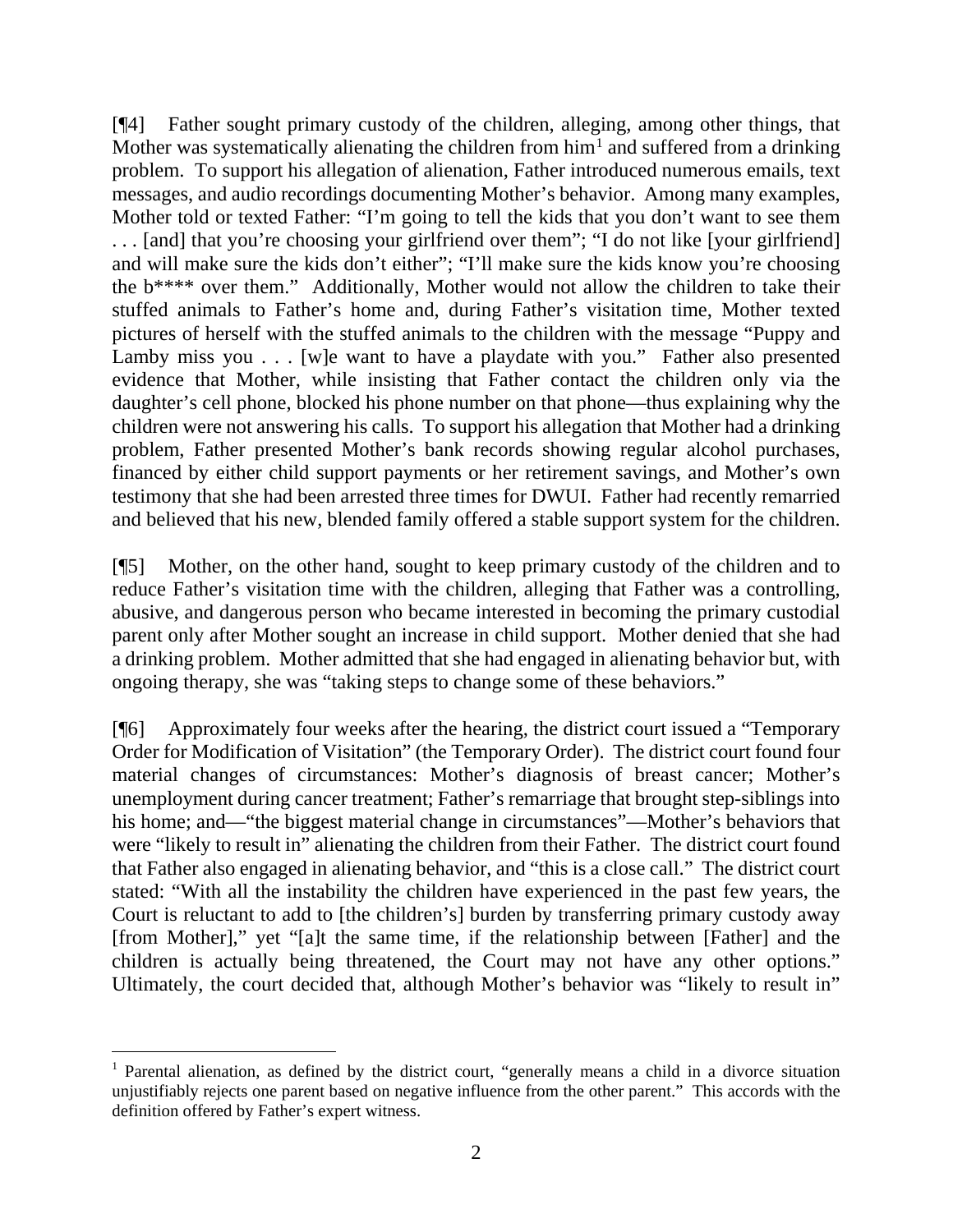harm, the harm had not yet resulted (the children had not rejected Father), and the court could not justify awarding custody to Father at this time.

[¶7] The district court therefore determined that "the most appropriate solution at this time" was a temporary one (the court's "last effort to help the parties co-parent their children"). Under the Temporary Order, the parents would continue to share time equally with the children and Mother would continue to be the primary custodial parent, but, in order to minimize conflict, the court changed the visitation schedule to reduce the number of exchanges. The order would remain in place for over seven months until October 2016, at which time it would become final—unless, prior to that date, either party requested a hearing to "establish that this custody arrangement is unworkable." At such a hearing, if the parties were "unable to agree that this arrangement is in the best interests of the children," or if "parental alienation continues to occur," the court would enter a "final order" which would "determine[] the long-term custody of the children" and "likely decrease the visitation of one of the parties." The district court also found that "quite possibly" Mother had an alcohol problem that "may have been a significant factor in exacerbating the confrontations between the parties." For this reason, the district court also ordered Mother "not to consume any alcohol when the children are in her custody."

## *The Final Order*

[¶8] Five months later, Father requested a hearing pursuant to the Temporary Order. There followed approximately 30 pretrial filings by the parties, including contempt motions from each party alleging various violations of the district court's orders. In March 2017—more than one year after entering the Temporary Order and nearly two years after Father filed the initial petition—the district court held a second hearing on Father's petition for modification. The parties presented 10 witnesses and introduced approximately 46 exhibits. Along with witness testimony, Father presented new audio recordings and photographs evidencing Mother's continued attempts to alienate the children from Father and her alcohol consumption in the presence of the children. Father's expert witness testified that, due to Mother's alienation, the children (now ages 9 and 12) had begun to reject Father. On these grounds, Father requested primary custody of the children and a substantial period of no contact between Mother and the children. Mother denied that the children were rejecting Father, denied consuming alcohol while the children were in her care, and contended that Father had violated various terms of the Temporary Order. Mother requested the court to limit Father's visitation to alternating weekends.

[¶9] Approximately one month later, the district court issued its Decision and Order Modifying Custody (the Final Order). The district court stated that it had intended the Temporary Order to be a "message" or a "signal" to Mother "that her alienating and controlling behaviors would not be tolerated," and Mother "did not heed that warning." The court found a material change in circumstances since the entry of the Temporary Order: the likelihood of harm to the children due to Mother's alienating behavior had "switched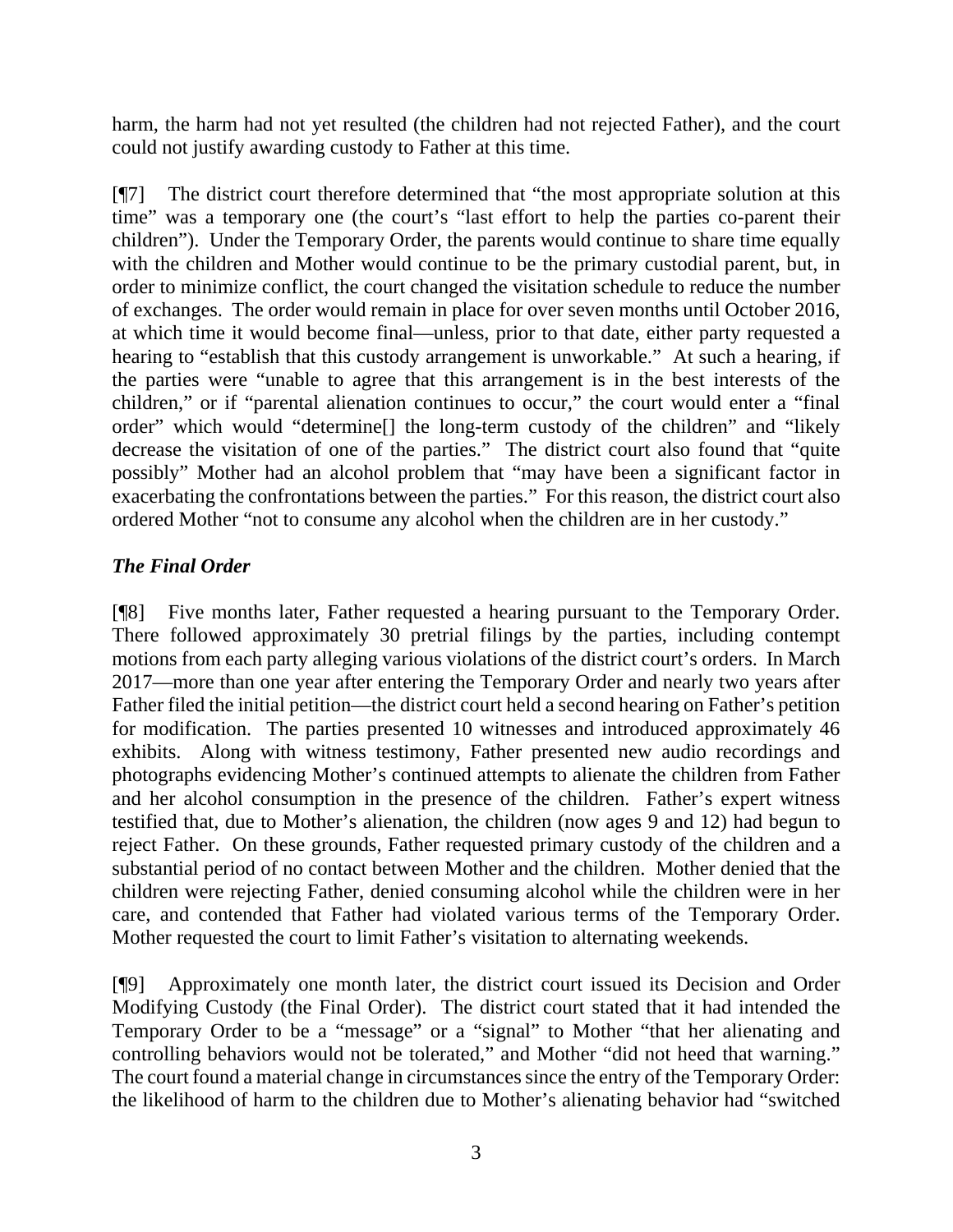from potential to palpable"—in other words, the children were now rejecting Father. After considering the factors provided by Wyo. Stat. Ann. § 20-2-201(a), the district court granted primary custody of the children to Father and reduced Mother's visitation. The district court also found Mother to be in contempt of the court's Temporary Order due to her consumption of alcohol in the presence of the children and her continued alienating behavior. Mother timely appealed the district court's modification of custody and its finding of contempt.

#### *DISCUSSION*

## *I. Did the trial court erroneously issue a temporary order instead of a final order following an evidentiary hearing on the merits of the case?*

[¶10] Mother alleges that the district court erred by entering a temporary custody modification order after a full evidentiary hearing. As a result of the court's error, she argues, the Temporary Order: (1) constituted a final judgment, precluding subsequent adjudication of the same issues under the doctrine of res judicata; and (2) created a modification procedure that denied her due process when the district court held a second hearing to permanently modify the custody of the children. We will first consider whether the district court improperly issued the Temporary Order. We will then address whether the transgression resulted in a final judgment, precluding a subsequent adjudication of the same issues under res judicata, or a violation of due process.

#### *A. The Temporary Order*

[¶11] Mother did not challenge the validity of the Temporary Order below, and usually we do not address an issue raised for the first time on appeal. *Tracy v. Tracy*, 2017 WY 17, ¶ 22, 388 P.3d 1257, 1262 (Wyo. 2017). However, we make an exception for issues "so fundamental they must be considered, or if they concern matters of jurisdiction." *Id.* (citation omitted).<sup>[2](#page-4-0)</sup> We have recognized that the right to familial association is a

<span id="page-4-0"></span><sup>&</sup>lt;sup>2</sup> This is not to say that anytime a fundamental right is at issue, we will review it regardless of whether it was raised below. As we explained in *Crofts v. State ex rel. Dep't of Game & Fish*, 2016 WY 4, ¶ 24, 367 P.3d 619, 625 (Wyo. 2016):

An appellant's assertion of a "fundamental right" does not necessarily persuade this Court to consider the issue for the first time on appeal. Rather, we will recognize an exception to the rule "for an issue that 'is of such a *fundamental nature* that it must be considered.'" *Kordus* [*v. Montes*], 2014 WY 146, ¶ 10, 337 P.3d [1138,] 1141 [(Wyo. 2014)] (emphasis added) (quoting *Utley v. Lankford* (*In re Guardianship of Lankford)*, 2013 WY 65, ¶ 28, 301 P.3d 1092, 1101 (Wyo.2013)). We have "declined to address newly raised issues that present constitutional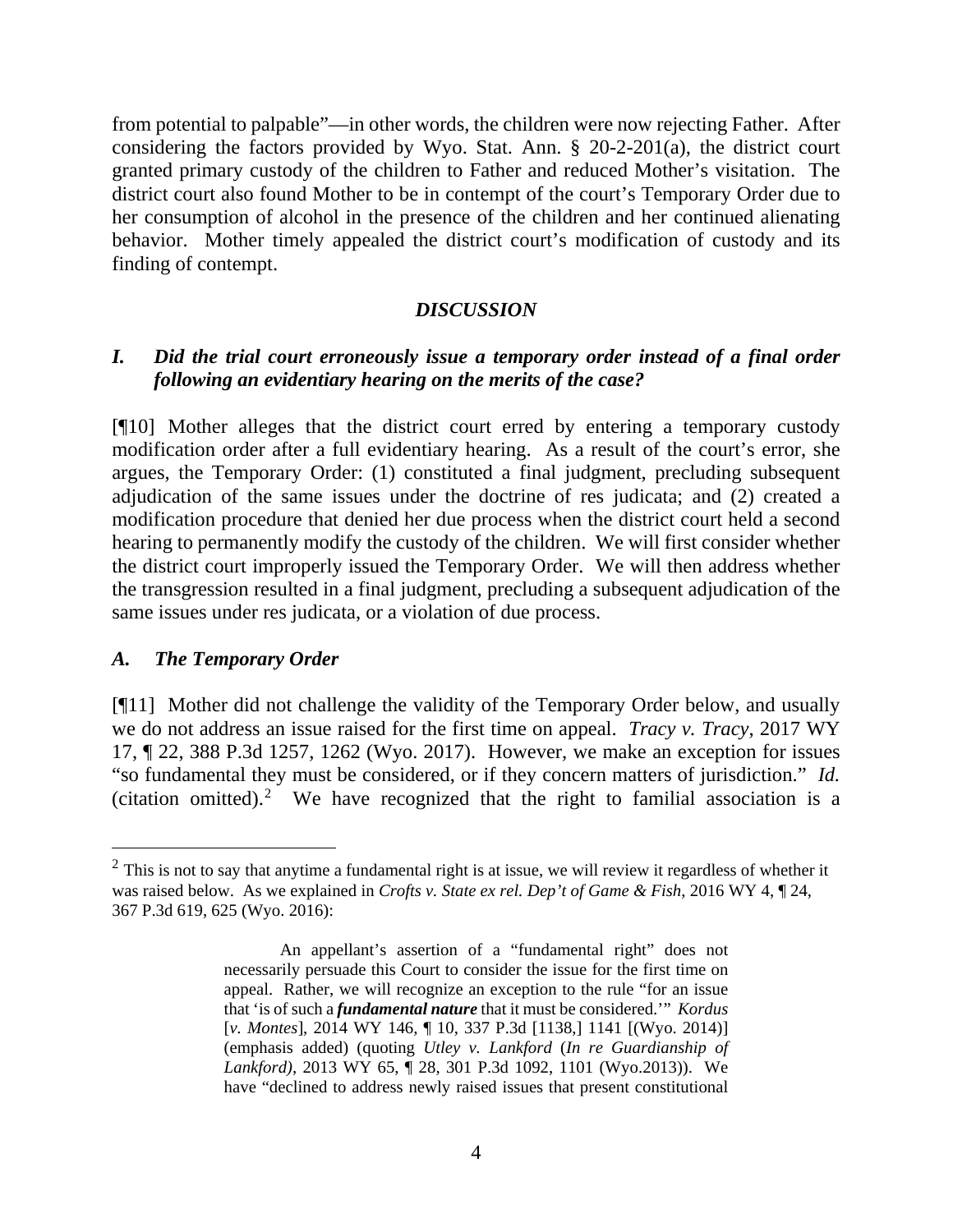fundamental issue that permits us to consider Mother's claim. *Id.* at ¶¶ 22, 23, 388 P.3d at 1262. We review issues of jurisdiction and statutory interpretation de novo. *MF v. State*, 2013 WY 104, ¶ 6, 308 P.3d 854, 857 (Wyo. 2013). If we find that the district court had the authority to issue the Temporary Order modifying child custody, we review the order for abuse of discretion. *Gjertsen v. Haar*, 2015 WY 56, ¶ 11, 347 P.3d 1117, 1122 (Wyo. 2015). "In determining whether there has been an abuse of discretion, the ultimate issue is whether or not the court could reasonably conclude as it did." *Ready v. Ready*, 906 P.2d 382, 384 (Wyo. 1995) (citations omitted).

[¶12] Wyo. Stat. Ann. § 20-2-112(b) (LexisNexis 2017) empowers district courts to issue temporary orders in a custody proceeding, "**[***o***]***n the application of either party* **. . . .**" This language suggests that the district court may not issue a temporary order on its own motion. However, we have explained that,

> because the rules and statutes governing courts are seldom allencompassing, courts have been held to have inherent power to take such actions as may be necessary to perform their duties, so long as the exercise of that power is a reasonable response to specific problems and needs in the fair administration of justice and it does not contradict any express rule or statute. *Dietz v. Bouldin*, --- U.S. ---, ---, 136 S.Ct. 1885, 1891-92, 195 L.Ed.2d 161 (2016). This Court has also held that courts have inherent equitable authority to enter custody orders, even in the absence of a statute that provides that specific authority. *See, e.g*., *Marquiss v. Marquiss*, 837 P.2d 25, 33 n.5 (Wyo. 1992); *Urbach v. Urbach*, 52 Wyo. 207, 224-26, 73 P.2d 953, 960-61 (Wyo. 1937). . . .

> questions where nothing more is shown to compel the Court's review[,]" *Utley*, 2013 WY 65, ¶ 29, 301 P.3d at 1101 . . . .

> > . . . .

<sup>. . .</sup> Other courts have declined to consider a new issue on appeal, even when it may be an issue of a fundamental nature, because the issue was "not properly developed for review[.]" *Greenwood v. FAA*, 28 F.3d 971, 978 (9th Cir.1994). In *Greenwood*, the court held that it could not consider the appellant's argument that his equal protection rights were violated by the FAA's nonrenewal of his pilot examiner designation because there was no information in the record regarding his contention that the FAA's decision was motivated by his age. The court held that "[a] limited agency record may preclude review of substantive claims." *Id.*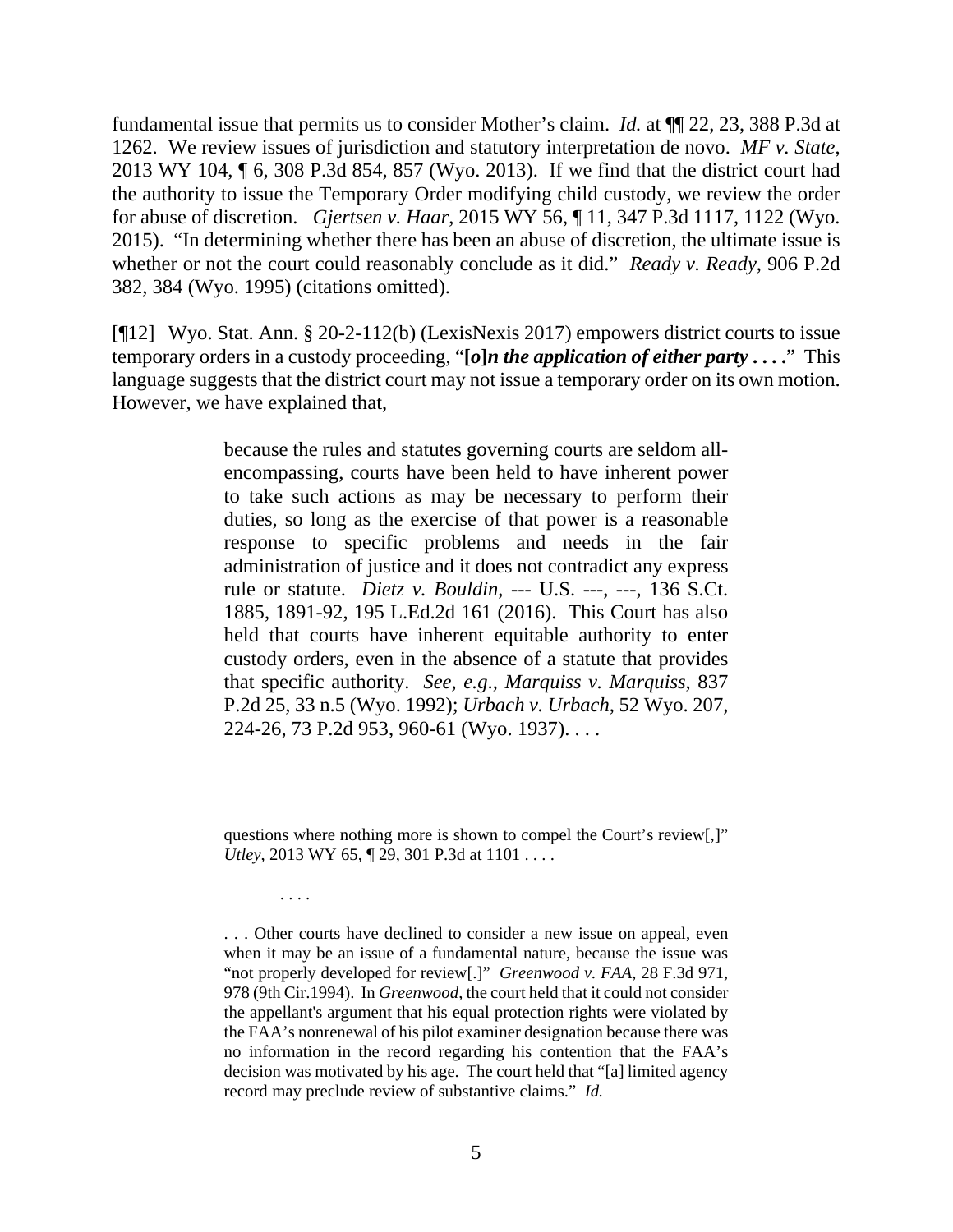Secondary authorities also recognize that courts have the power to enter temporary custody orders when to do so is in the best interests of the child. 2 Jeff Atkinson, *Modern Child Custody Practice* § 12-20 (2d ed. 2014) (brief temporary orders may minimize disruption to a child that might come from a change of custody after a full hearing); 24A Am. Jur. 2d *Divorce and Separation* § 857 (2008) ("A court may make a temporary change of custody when considering an application to change it permanently.").

*Tracy*, 2017 WY 17, ¶¶ 25-26, 388 P.3d at 1263. However, "[t]he fact that such an inherent power exists does not mean that it is appropriate to use it in every case. Courts should exercise their inherent power with restraint and discretion so as to avoid sacrificing one vital interest for another." *Id.* at ¶ 27, 388 P.3d at 1263 (citing *Dietz v. Bouldin*, 136 S.Ct. 1885, 1893, 195 L.Ed.2d 161 (2016)).

[¶13] In exercising its discretion to formulate parenting arrangements, there may be a circumstance for which a district court's sua sponte temporary order is a reasonable response to specific problems and needs in the fair administration of justice. However, this case presents no such circumstances. After a full evidentiary hearing, the district court, upon its own motion, issued a temporary order as a sort of probationary custody arrangement for over seven months before entering a final order. This is not an appropriate use of a temporary order. The district court may have believed it to be in the best interests of the children to make one "last effort to help the parties co-parent their children" by sending a "message" or a "signal" to Mother to change her ways, but, by using a temporary order for this purpose, it sacrificed an interest vital to the children: their stability.

[¶14] Stability is of the "utmost importance to the child's well-being," *Williams v. Williams*, 2016 WY 21, ¶ 30, 368 P.3d 539, 549 (Wyo. 2016) (citation omitted), especially when the child is caught in the upheaval of divorce and the volatility of ongoing, postdecree litigation. For this reason, "temporary orders should be for a relatively short period of time, such as the period necessary to conduct pretrial investigations and proceed to trial." *Tracy*, 2017 WY 17, ¶ 33, 388 P.3d at 1264 (citing 2 Jeff Atkinson, *Modern Child Custody Practice* § 12-20 (2d ed. 2014)). "Appellate courts discourage use of open-ended 'temporary' custody orders . . . for the purpose of experimenting with custody arrangements." 2 Atkinson, *supra*, § 12-20 (citations omitted). Temporary custody orders are intended to survive only "during the pendency of the action." Wyo. Stat. Ann. § 20-2- 112(b). The district court here likely acted with the belief that the temporary order might enhance stability for the children, by keeping the shared custody arrangement in place and motivating Mother to stop drinking and cease her alienating conduct. But we have rejected courts' attempts to make better parents out of the parties by imposing certain custody arrangements. "Blind hope that a joint custody agreement will succeed, or that forcing the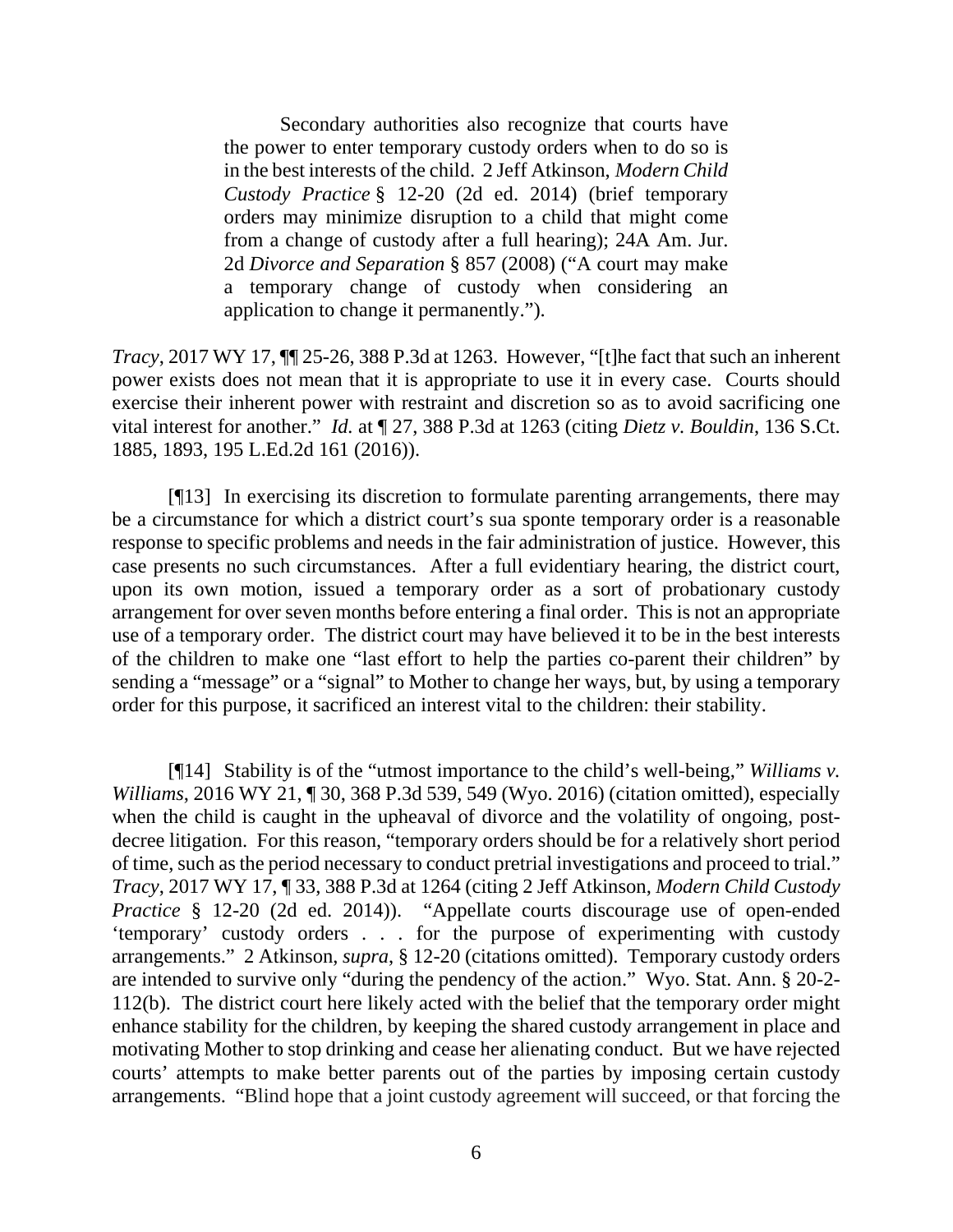responsibility of joint decision-making upon the warring parents will bring peace, is not acceptable." *Reavis v. Reavis*, 955 P.2d 428, 434 (Wyo. 1998) (quoting *Taylor v. Taylor*, 508 A.2d 964, 972 (Md. 1986)). In this case, the best interests of the children would have been better served by finality than they were by extending the process. *Howard v. Howard*, 469 A.2d 1318, 1322 (N.H. 1983), *overruled on other grounds by Ross v. Gadwah*, 554 A.2d 1284 (N.H. 1988), (citing C. Douglas, 3 *New Hampshire Practice: Family Law* 201 (1982) (stating that a custody order subject to review in six months on a party's motion "is not the preferred procedure in custody cases. The emotional trauma that children are subject to during custody disputes can have long-lasting psychological effects and thus, should be avoided whenever possible")); *Ellenberger v. Ellenberger*, 306 S.E.2d 190, 191 (N.C. Ct. App. 1983) ("The requirement of substantial change [i.e., the interest of finality] is an effort to lend 'such stability as would end the vicious litigation so often accompanying such contests. . . .'" (citation omitted)); Virginia A. Petersen, *In Re Marriage of McDole: Modifying Child Custody by Ignoring Statutory Standards*, 69 Wash. L. Rev. 1143, 1145 (1994) (stating, in a discussion of the Uniform Marriage and Dissolution Act, that "[f]inality in custody is important because custodial changes are highly disruptive to children . . . . exposing children to continual relitigation is detrimental to the stability of their environment" (citations omitted)); *Castle v. Simmons*, 86 P.3d 1042, 1047 (Nev. 2004) (finality of custody orders supports stability for the children).

[¶15] In *Buttle v. Buttle*, the district court entered a custody order, which left open the question of where the four-year old child would attend school. 2008 WY 135, ¶¶ 1, 14, 196 P.3d 174, 175, 177-78 (Wyo. 2008). The district court stated that, if the parents could not resolve it themselves, it would resolve the question when the child reached school age. *Id.* at  $\P$  14, 196 P.3d at 177-78. We disapproved, stating that, in the context of parents who had not shown the ability to "communicate effectively or cooperatively resolve disputes," a "desire to give a child equal time with each parent" does not justify a temporary shared custody arrangement because it "undermines[] the child's best interest and his need for a stable environment." *Id.* at ¶ 42, 196 P.3d at 184. Here, for the same reason, the district court abused its discretion.

[¶16] Our remedy for the district court's abuse of discretion would be to remand for the entry of a final order. However, a final order is already in place. We therefore limit our examination to whether the district court's abuse of discretion rendered the Final Order void under res judicata or violated Mother's right to due process.

## *B. Res Judicata*

[¶17] Mother argues that the Temporary Order was a final order, which precludes its relitigation under the doctrine of res judicata. Determination of whether the doctrine of res judicata applies is a question of law, which we review de novo. *Platt v. Platt*, 2014 WY 142, ¶ 27, 337 P.3d 431, 439 (Wyo. 2014) (citations omitted). Res judicata bars litigation of issues that were or could have been determined in a prior proceeding. *Majors v. State*,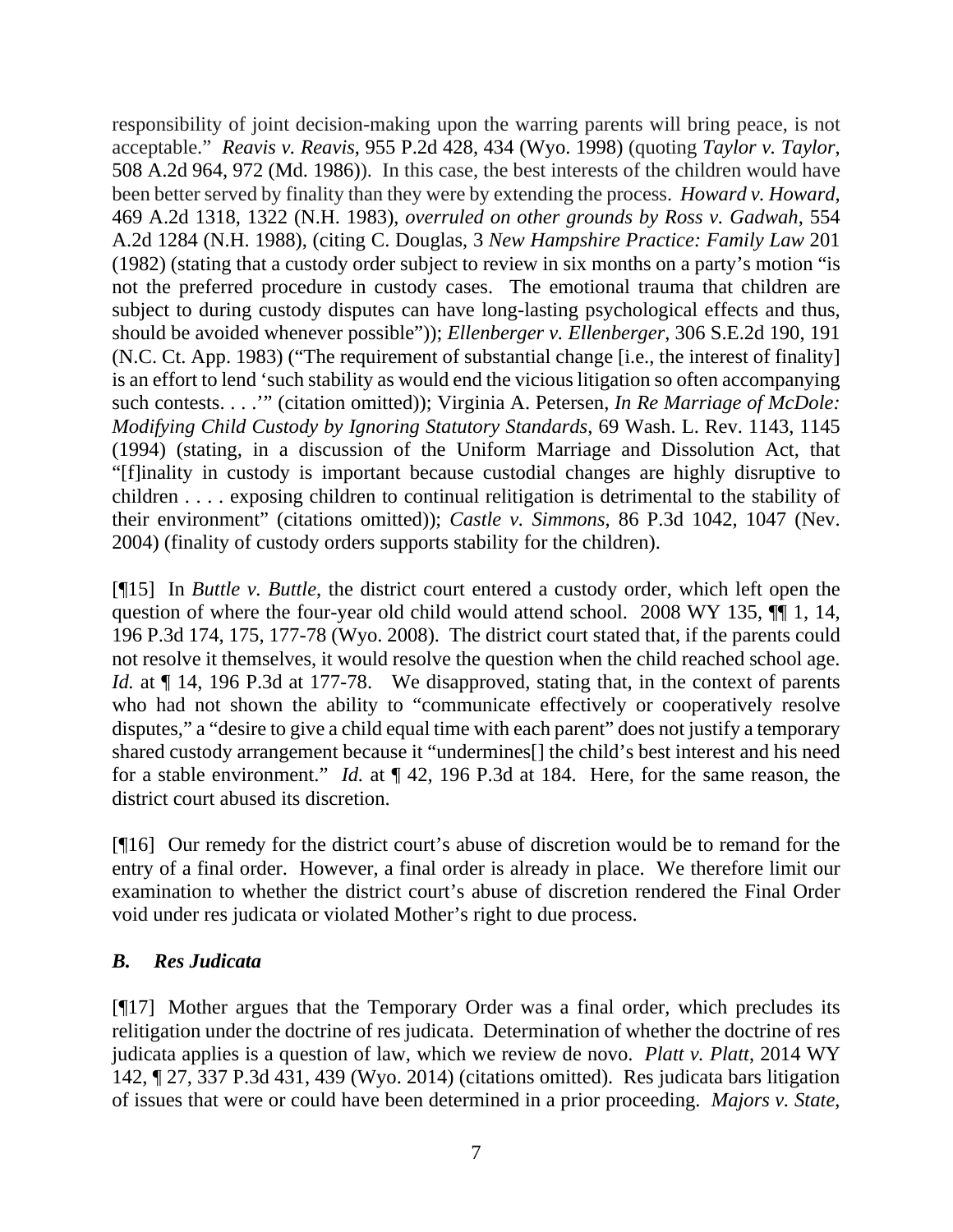2017 WY 39A, ¶ 7, 401 P.3d 889, 890 (Wyo. 2017). The responding party must show, among other things, that the prior proceeding terminated with a final or appealable order.<sup>[3](#page-8-0)</sup> *Platt*,  $\sqrt{27}$ , 337 P.3d at 439. "Tentative or incomplete action, avowedly subject to further consideration, does not alone suffice for appeal or res judicata." *Id.* (citing 18A Charles Alan Wright et al., *Federal Practice and Procedure* § 4427 (2d ed. updated 2014)); *see also* Restatement (Second) of Judgments § 13 (1982) ("Finality will be lacking if an issue of law or fact essential to the adjudication of the claim has been reserved for future determination . . . .").

[¶18] The Restatement (Second) of Judgments cautions that a litigant must allege the preclusive effect of a prior judgment while the new action is pending:

> The considerations of policy which support the doctrine of res judicata are not so strong as to require that the court apply them of its own motion when the party himself has failed to claim such benefits as may flow from them. Accordingly, *when a prior judgment is not relied upon in a pending action in which it would have had conclusive effect as res judicata, the judgment in that action is valid even though it is inconsistent with the prior judgment*.

Restatement (Second) of Judgments, *supra*, § 15 (emphasis added). "Indeed, the later of . . . two inconsistent judgments is ordinarily held conclusive in a third action even when the earlier judgment was relied on in the second action and the court erroneously held that it was not conclusive." *Id.* This policy is reflected in our rules of civil procedure, which require a litigant to allege res judicata as an affirmative defense in a responsive pleading. W.R.C.P. 8(c)(1). Requiring res judicata to be asserted at trial accords with this Court's general rejection of arguments made for the first time on appeal. *Gumpel v. Copperleaf Homeowners Ass'n, Inc.*, 2017 WY 46, ¶ 32 n.7, 393 P.3d 1279, 1291 n.7 (Wyo. 2017) ("Our precedent is clear that an argument may not be made for the first time on appeal. . . . This rule holds true whether it be legal theories or issues never formally raised in the pleadings nor argued to the trial court." (internal citations and quotation marks omitted)).

[¶19] If Mother considered the Temporary Order to have been a final order, there were several options available to her. She could have appealed the order or petitioned for review

<span id="page-8-0"></span> $3$  The general requirements, not in dispute here, are: "(1) identity in parties; (2) identity in subject matter; (3) the issues are the same and relate to the subject matter; and (4) the capacities of the persons are identical in reference to both the subject matter and the issues between them." *Platt*, ¶ 27, 337 P.3d at 439 (citations omitted).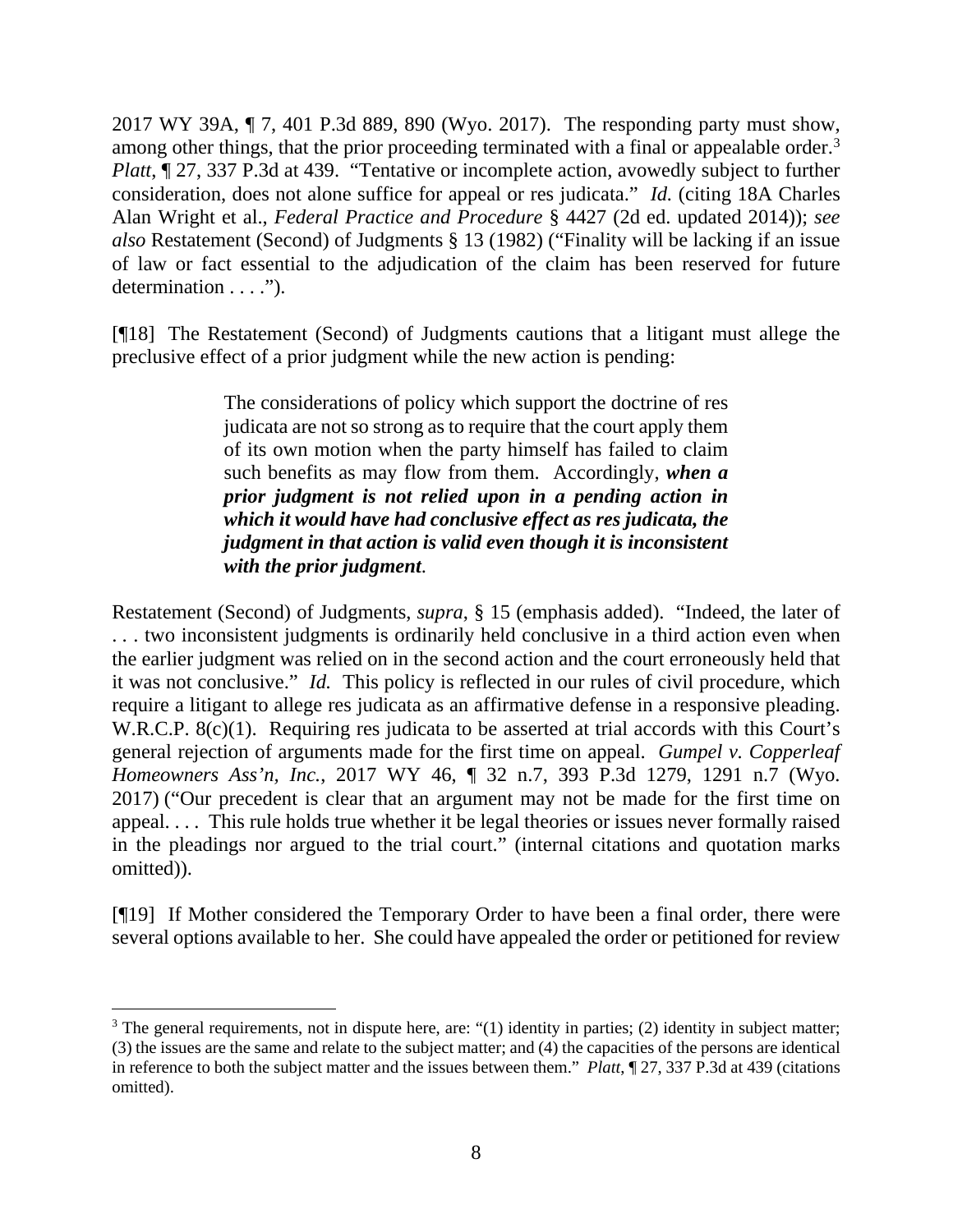under W.R.A.P. 13.<sup>[4](#page-9-0)</sup> She could have responded to Father's motion for a hearing on the Temporary Order or otherwise alleged below that the district court was precluded from reconsidering the terms of the Temporary Order. However, Mother fully engaged in pretrial discovery and motions practice and disclosed lay witnesses, expert witnesses, and exhibits. At the hearing, Mother sought a new parenting arrangement, testifying that the terms of the Temporary Order were *not* in the best interests of the children. Res judicata does not allow a litigant to willingly relitigate a matter and then seek to revive the previous judgment when the result of the new judgment is not to her liking. Mother's failure to rely on the doctrine of res judicata at the district court precludes her from relying on its principles to invalidate the subsequent, Final Order on appeal.<sup>[5](#page-9-1)</sup>

## *C. Due Process*

[¶20] Mother contends that the district court denied her due process because it "forced" her into a second trial on the merits, without providing her notice that custody of the children was subject to modification. Because we afford district courts considerable discretion in conducting hearings and trials, we review the sufficiency of process in a custody modification hearing for an abuse of discretion. *ELA v. AAB*, 2016 WY 98, ¶ 20, 382 P.3d 45, 50 (Wyo. 2016). "The touchstones of due process are notice and the opportunity to be heard. With regard to the amount of process due, we have explained that the notice and the opportunity to be heard must be appropriate to the nature of the case." *Id.* at  $\llbracket 21, 382 \rrbracket$  *P.3d at 50 (citations omitted).* The opportunity to be heard must be meaningful. *Goss v. Goss*, 780 P.2d 306, 310 (Wyo. 1989).

[¶21] Mother first claims that, because the principles of res judicata rendered the Temporary Order to be a final order, Father should have had to show a material change of circumstances since the Temporary Order to win modification of the Temporary Order's terms. *See* Wyo. Stat. Ann. § 20-2-204(c) (LexisNexis 2017). However, as discussed above, Mother did not assert at the district court that the Temporary Order should have conclusive effect under the principles of res judicata and she cannot rely on the assertion now to impose retroactively the requirements of § 20-2-204(c). *See supra* ¶¶ 17-18.

<span id="page-9-0"></span><sup>4</sup> One concern is that a "temporary" custody order that unreasonably extends the pendency of a case may unfairly bind a party to its terms for a protracted period of time while denying him appellate review. *In re KRA*, 2004 WY 18, ¶ 10, 85 P.3d 432, 436 (Wyo. 2004) ("[A] judgment or order which determines the merits of the controversy and leaves nothing for future consideration is final and appealable, and it is not appealable unless it does those things.") (quoting *Public Serv. Comm'n v. Lower Valley Power & Light, Inc.*, 608 P.2d 660, 661 (Wyo. 1980)); *see also* W.R.A.P. 1.05.

<span id="page-9-1"></span><sup>5</sup> In *Tracy*, 2017 WY 17, ¶¶ 23-24, 388 P.3d at 1262, we reviewed for the first time on appeal the district court's authority and discretion to enter a temporary order due to the fundamental nature of the claim. We have likewise done so here, *see supra*  $\P\P$  11-16, but the fundamental nature of Mother's claim does not go so far as to salvage her failure to assert res judicata below.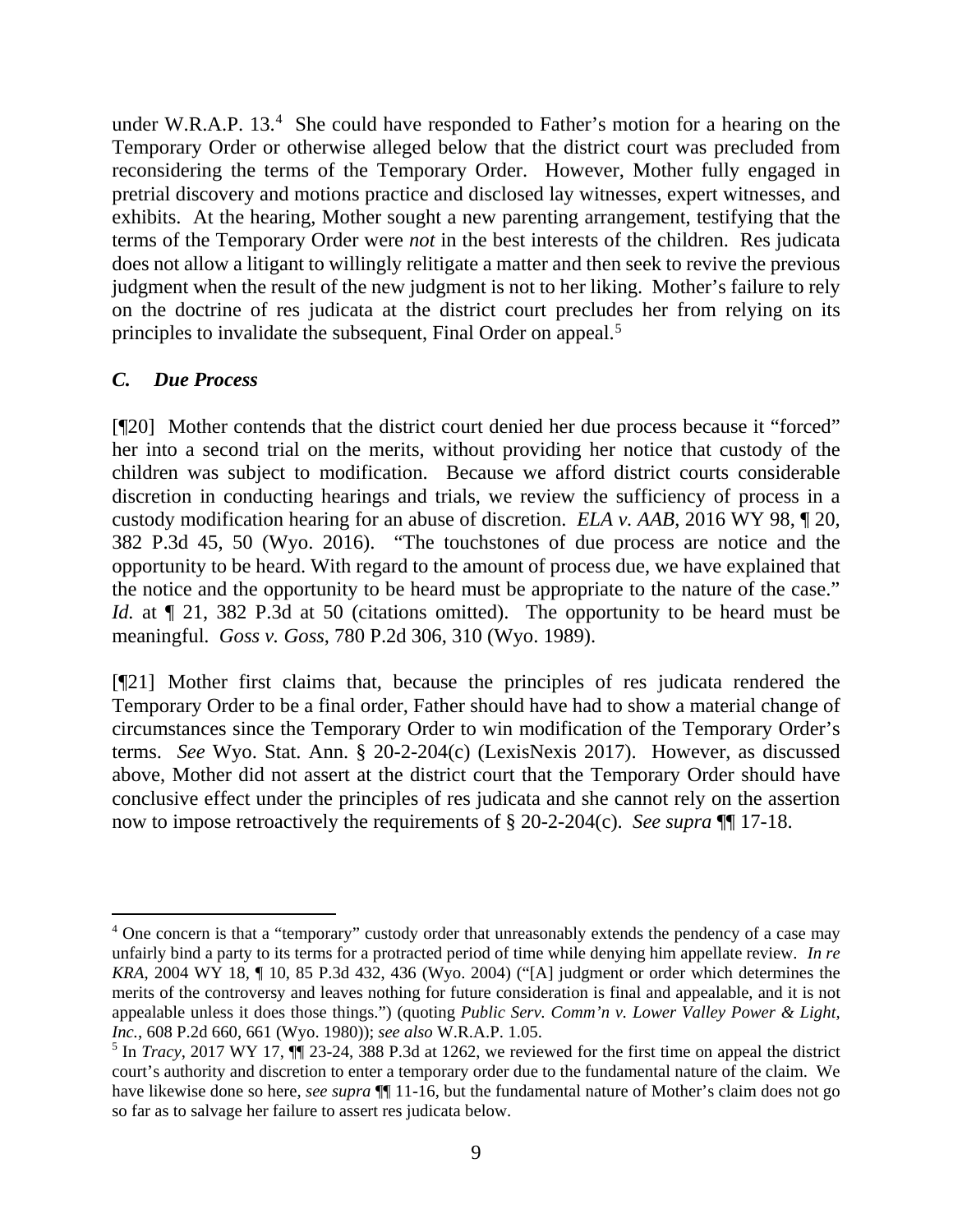[¶22] Mother next alleges that the Temporary Order itself did not notify her that she could lose primary custody of the minor child. However, the Temporary Order could not be more clear:

> If this temporary custody arrangement is disagreeable to the parties, or parental alienation continues to occur, the Court will be forced to enter a final order determining the long-term custody of the children. Both parties have presented valid arguments for why they should be or continue to be the primary custodian of the children. This temporary order is the Court's last effort to help the parties co-parent their children, and is believed to be in the best interests of the children. If this temporary solution fails to meet the needs of the parties, the Court will be forced to enter a final ruling on custody. This would likely result in one of the parties having substantially decreased visitation.

We find that the Temporary Order gave notice to the parties that a subsequent, final order of the district court could modify the custody of the children.[6](#page-10-0)

[¶23] Finally, Mother claims that Father's "Request for Setting" of a hearing pursuant to the Temporary Order neither set out the issues to be litigated nor conformed to the requirements of the Temporary Order. Father's "Request for Setting" stated, in its entirety:

> The undersigned attorney for Defendant, Ryan Swan, hereby requests a one (1) day hearing on the Court's *Temporary Order for Modification of Visitation* in the abovecaptioned matter.

> WHEREFORE, Defendant respectfully requests this Court schedule a one (1) day hearing on the Court's *Temporary Order for Modification of Visitation* in the above-captioned matter.

The district court's Notice Setting Hearing is not in the record.

[¶24] The Request for Setting failed to state with particularity the grounds for the motion. *See* W.R.C.P. 7(b)(1)(B). However, approximately eight months passed between the filing of the request and the hearing, thus providing Mother ample opportunity to file a motion for clarification. *See ELA*, 2016 WY 98, ¶ 23, 382 P.3d at 50 (finding due process was met because, among other things, "[i]f Father had any question as to what would be heard at the hearing, a motion for clarification or call to the district court could have cleared up any

<span id="page-10-0"></span><sup>6</sup> Further, it appears that Mother's counsel was aware that custody was at issue. She called as a witness the children's counselor and asked: "[W]hat is your recommendation to the judge in this case? . . . . Do you have a recommendation regarding custody or visitation or what should happen?"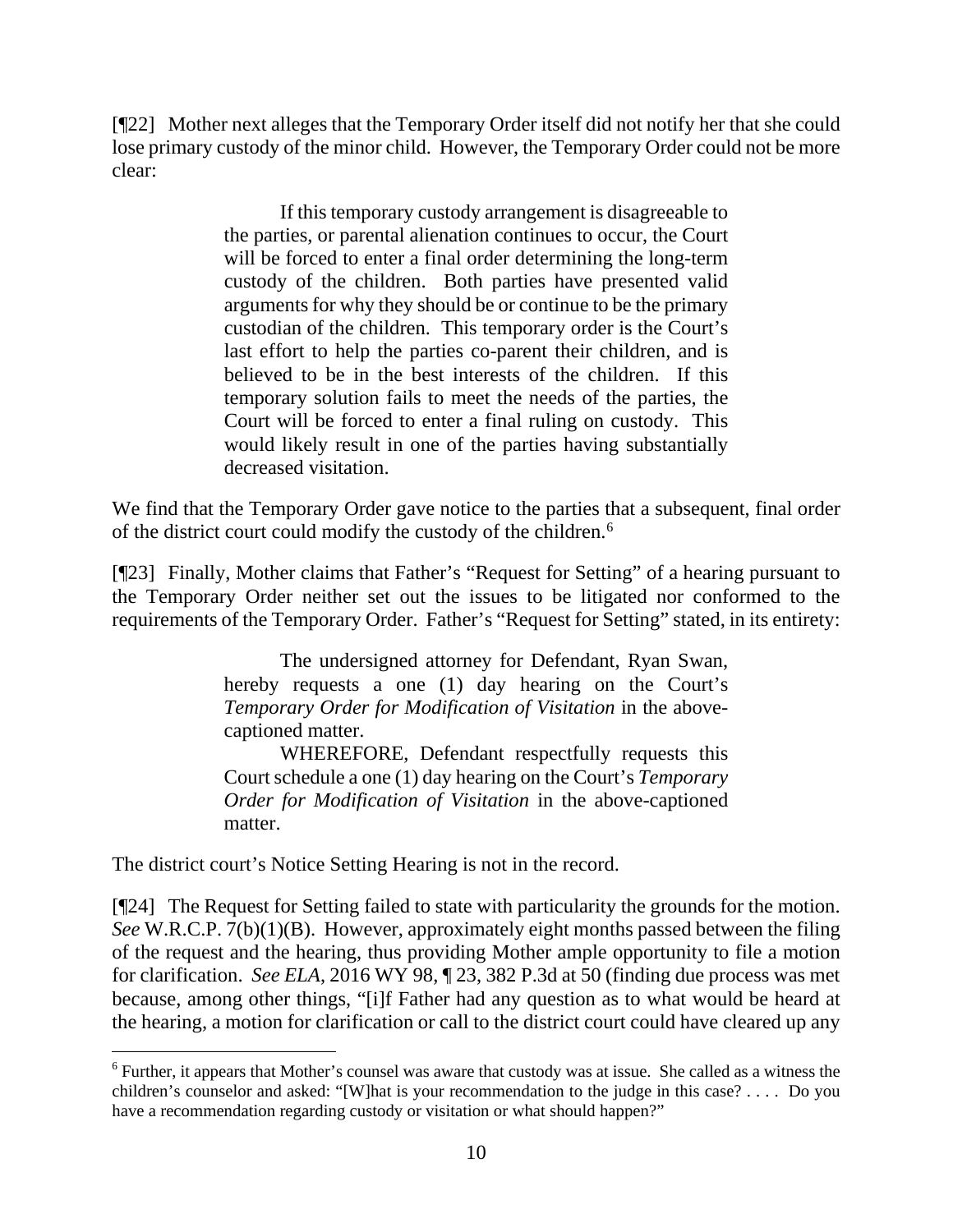confusion . . . and he had more than enough time to prepare"). The record indicates that Mother did not file a motion for clarification or any other response to the request.

[¶25] In the months leading to the hearing, Mother was fully engaged in the proceeding. She filed motions for equal allocation of time, to allow telephonic testimony, for sequestration of witnesses, for in camera interview of the children, to strike one of Father's witnesses, to strike Father's audio recordings of Mother and the children, and to strike Father's exhibits. Approximately six weeks before the hearing, she filed her witness and exhibit list, along with pretrial disclosures. She filed expert disclosures more than three months before the hearing. Father also filed Rule 26 disclosures and supplemental disclosures. At the hearing, Mother presented 5 witnesses and introduced 31 exhibits. In sum, Mother had a meaningful opportunity to prepare and to be heard. While the district court abused its discretion in issuing a temporary order, it did not result in a violation of Mother's due process rights.

## *II. Did the trial court erroneously hold Mother in contempt and factor that contempt into its decision to modify custody?*

[¶26] Prior to the second hearing, Mother filed a contempt motion, alleging that Father had violated the divorce decree by refusing to reimburse her for the children's counseling expenses and the cost of the children's flu shots. The district court issued an order to show cause upon Mother's motion and set the hearing to take place at the same time as the modification hearing. Father filed two contempt motions which alleged various violations of the Temporary Order, including Mother's continued alienating behavior and her consumption of alcohol while the children were in her custody. The district court did not issue an order to show cause upon either of Father's motions.

[¶27] The parties presented evidence that related to their contempt motions at the second hearing. The court admitted copies of Mother's unreimbursed bills for counseling and flu shots. Mother's counsel cross-examined Father on the bills, and Father admitted that he had not reimbursed Mother, but testified that his refusal to do so was justified. Father presented a witness who testified that he had observed Mother at a Laramie hotel ordering and drinking wine with the children present, which was corroborated by photographs. Mother testified that the wine was non-alcoholic. However, the hotel's food-and-beverage manager later testified that the hotel did not serve non-alcoholic wine. Father also presented substantial evidence of Mother's continued alienating behavior.

[¶28] In the Final Order, the district court found that Mother was drinking wine "which was NOT non-alcoholic, in the presence of her children in willful violation of the *Temporary Order*." The court also found that Mother "has continued her alienating behaviors." The district court factored these findings into its decision to hold Mother in contempt of court.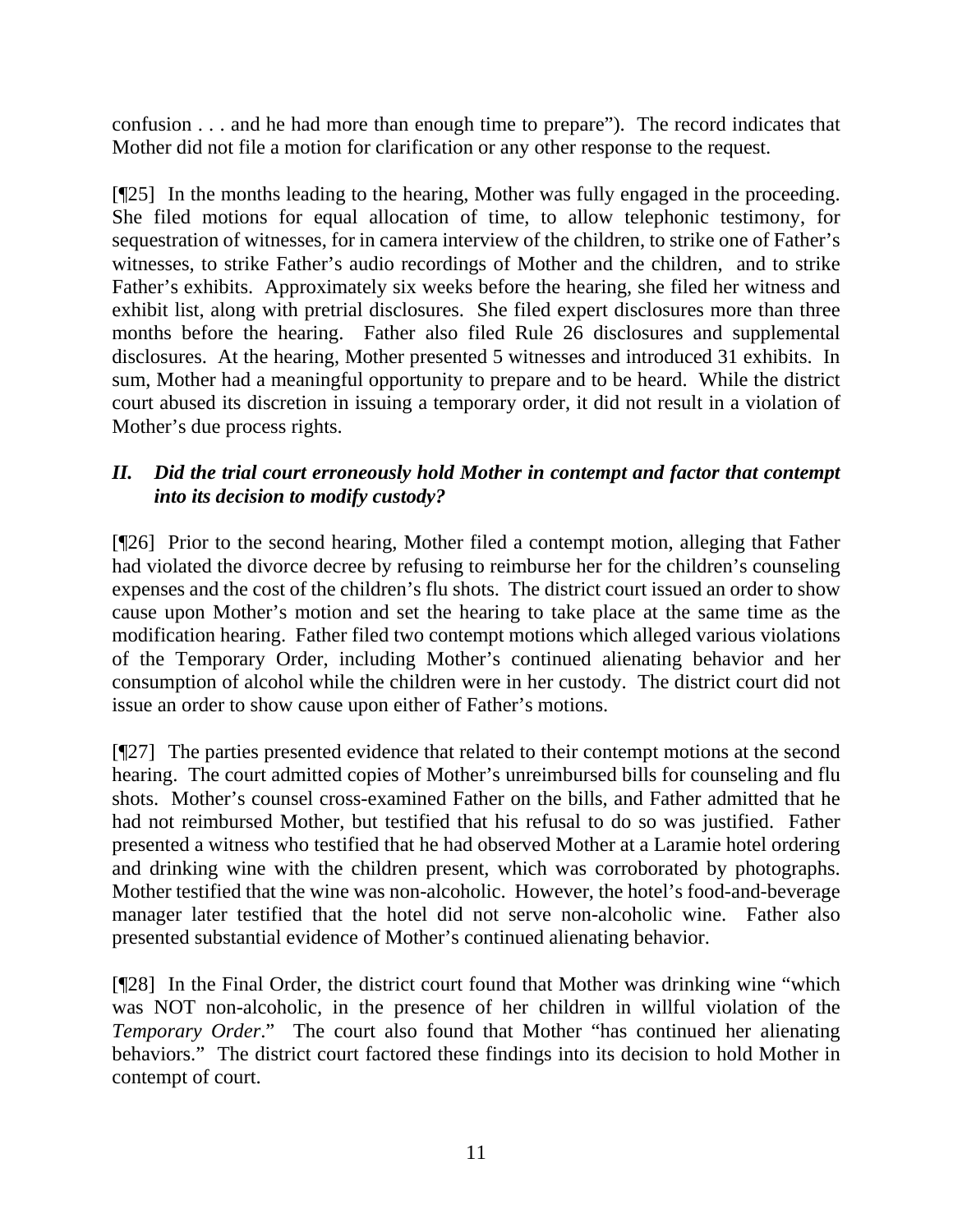#### *A. Father's Contempt Motions Against Mother*

[¶29] Mother argues that the district court violated both the statutory requirements of Wyo. Stat. Ann. § 20-2-204(a) and Mother's right to due process by holding her in contempt of court. To enforce its orders, "[a] court has the inherent power to punish contempts of court and discretion to determine what sanction is appropriate." *Waterbury v. Waterbury*, 2017 WY 11, ¶ 9, 388 P.3d 532, 535 (Wyo. 2017) (quoting *Stephens v. Lavitt*, 2010 WY 129, ¶ 18, 239 P.3d 634, 639 (Wyo. 2010)). This includes the authority to award a judgment for money damages. *Id.* (citing *Walker v. Walker*, 2013 WY 132, ¶ 39, 311 P.3d 170, 178 (Wyo. 2013) (district court appropriately awarded a judgment for amounts owed under a decree of divorce)).

> This Court does not interfere with an order holding a party in civil contempt of court in a domestic relations case "absent a serious procedural error, a violation of a principle of law, or a clear and grave abuse of discretion." *Roberts v. Locke*, 2013 WY 73, ¶ 14, 304 P.3d 116, 120 (Wyo. 2013). *See also Munoz v. Munoz*, 2002 WY 4, ¶ 6, 39 P.3d 390, 392 (Wyo. 2002); *Olsen v. Olsen*, 2013 WY 115, ¶ 33, 310 P.3d 888, 896 (Wyo. 2013). In reviewing the exercise of a district court's broad discretion under its contempt powers, we must determine whether the court reasonably could have concluded as it did. *Roberts*, ¶ 14, 304 [P.3d] at 120, citing *Stephens v. Lavitt*, 2010 WY 129, ¶ 18, 239 P.3d 634, 639 (Wyo. 2010).

*Kleinpeter v. Kleinpeter*, 2017 WY 76, ¶ 9, 397 P.3d 189, 192 (Wyo. 2017) (quoting *Waterbury*, 2017 WY 11, ¶ 7, 388 P.3d at 534-35; *Shindell v. Shindell*, 2014 WY 51, ¶ 7, 322 P.3d 1270, 1273 (Wyo. 2014)).

[¶30] Wyo. Stat. Ann. § 20-2-204(b) (LexisNexis 2017) sets out the procedures that a trial court must follow to hold a parent in contempt for violating an order concerning the care, custody, and visitation of children:

> A court having jurisdiction under W.S. 20-2-203 may, upon appropriate motion of a party, require a parent to appear before the court and show just cause why the parent should not be held in contempt, upon a showing that the parent has willfully violated an order concerning the care, custody and visitation of the children. In order to enforce and require future compliance with an order the court may find that the parent is in contempt of court, award attorney's fees, costs and any other relief as the court may deem necessary under the circumstances to the party aggrieved by the violation of an order.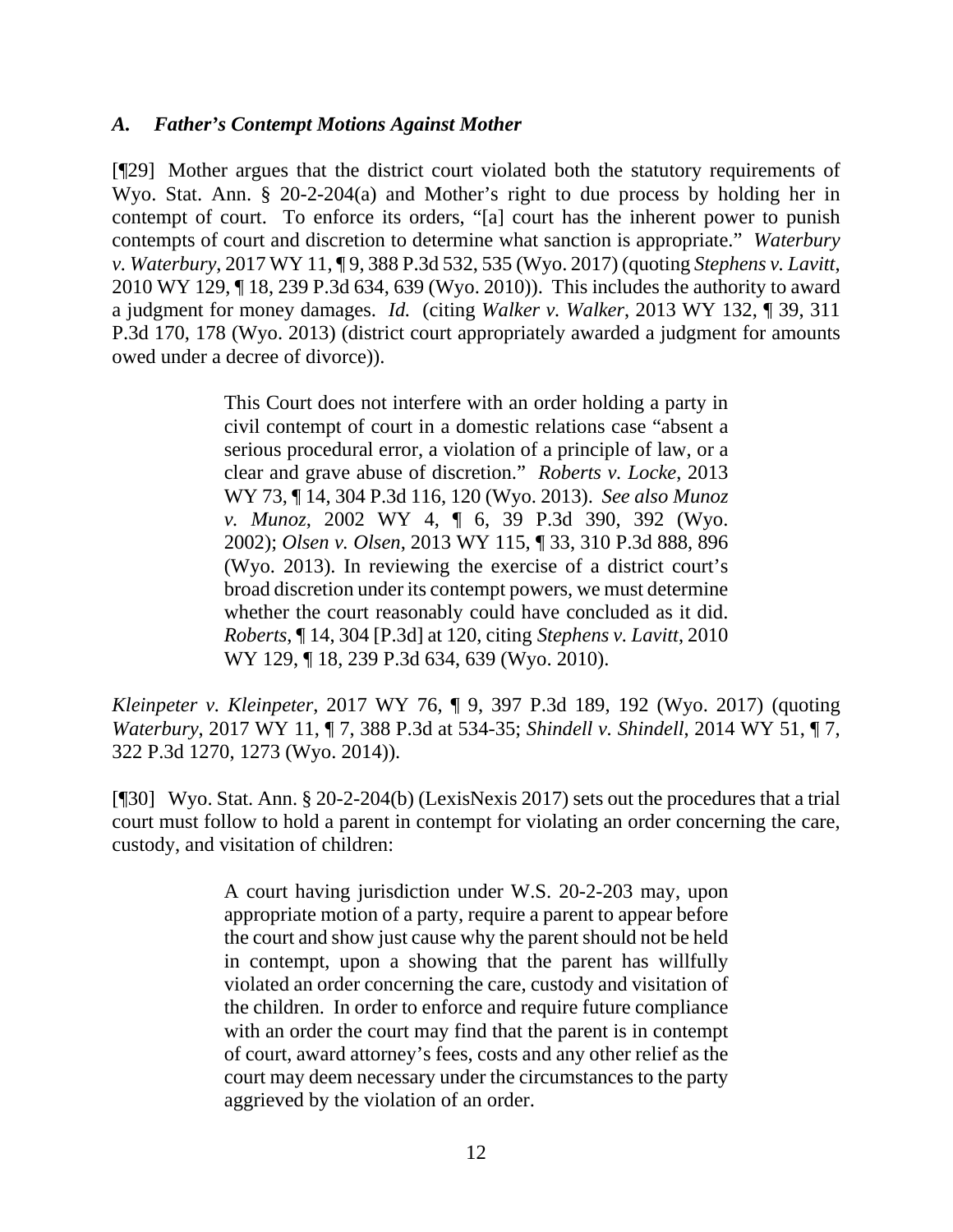The district court found Mother to be in indirect contempt of court, without issuing a show cause order on Father's motion. The transgression of § 20-2-204(b) was a serious procedural error that denied Mother her right to due process. For this reason, we find that the district court abused its discretion and reverse its contempt holding against Mother.

[¶31] Mother suggests that the district court modified custody of the children to penalize her contempt. However, the Final Order states: "As a result of [Mother's] contempt, the Court will not order [Father] to pay for the Aspen Creek counseling bills or the flu shots."[7](#page-13-0) As to its custody determination, the court stated: "it is in [the children's] best interests, based on the factors in W.S. § 20-2-202 [sic], to make [Father] the primary custodian." Contrary to Mother's assertion, the district court's penalty for Mother's contempt was limited to the Aspen Creek counseling bills and the cost of the flu shots. Likewise, our reversal of the district court's contempt holding is limited to those expenses.

## *B. Mother's Contempt Motion Against Father*

[¶32] Mother alleges that, despite issuing an order to show cause, the district court never ruled on her motion. It is difficult to untangle the competing contempt motions, as the court resolved Father's motion by denying Mother the relief she requested in her motion (even though Father's motion did not request this relief). The record shows that the district court received ample evidence of Father's refusal to reimburse Mother's expenses and specifically ordered Father not to pay those expenses (effectively ordering Mother to pay the expenses). However, the court based its ruling on Mother's contempt—which we now reverse. We therefore remand Mother's contempt motion to the district court for further proceedings.

# *C. Modification of Custody*

[¶33] Mother contends that the district court "factor[ed] [Mother's] contempt into its decision to modify custody and visitation." However, the record shows that the district court merely factored the same behaviors—alcohol use and alienation—into both its decision to hold mother in contempt of court and its modification of custody. Therefore,

<span id="page-13-0"></span> $<sup>7</sup>$  Although Mother did not argue that the contempt order was criminal in nature, we could reasonably</sup> conclude that it was. The unconditional penalty (paying for the counseling bills and flu shots) was expressly imposed to punish Mother's prior transgressions of the court's Temporary Order with no prospective or compensatory purpose. *See*, *e.g.*, *Stephens*, 2010 WY 129, ¶ 15, 239 P.3d at 638; *GGV v. JLR*, 2005 WY 14, ¶ 12, 105 P.3d 474, 479 (Wyo. 2005); *Munoz v. Munoz*, 2002 WY 4, ¶ 11, 39 P.3d 390, 393 (Wyo. 2002). Determining the contempt to be criminal, however, would lead to the same result. A trial court's judgment of criminal contempt is null and void if—as here—it fails to follow the procedures of Wyo. R. Crim. P. 42, *Horn v. Welch*, 2002 WY 138, ¶¶ 17-18, 54 P.3d 754, 760 (Wyo. 2002), or fails to conduct a criminal contempt proceeding as a separate and independent criminal action. *In re BD*, 2010 WY 18, ¶ 5, 226 P.3d 272, 274 (Wyo. 2010) (citations omitted).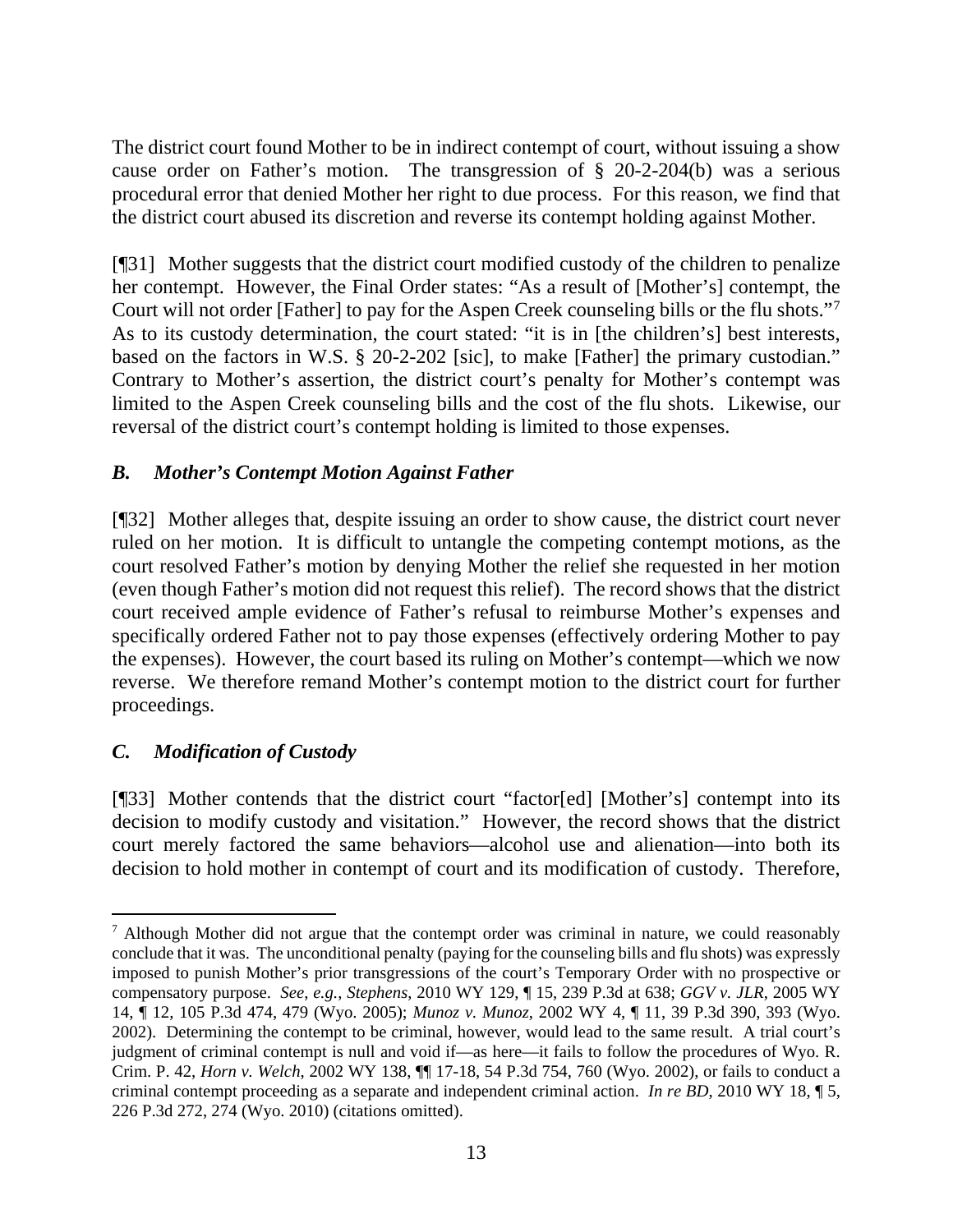we will review the district court's consideration of Mother's alcohol use and alienating behavior in its decision to modify custody and visitation. Because custody and visitation are committed to the sound discretion of the trial court, we review the district court's decision for an abuse of discretion. *See*, *e.g.*, *Ransom v. Ransom*, 2017 WY 132, ¶ 9, 404 P.3d 1187, 1190 (Wyo. 2017).

[¶34] The district court engaged in an extensive analysis of the best interests of the children and considered each of the factors listed in Wyo. Stat. Ann. § 20-2-201(a) (LexisNexis 2017). The court found that Mother's alcohol use impaired her fitness as a parent under  $\S 20-2-201(a)(iii)$  and demonstrated a lack of mental ability to care for the children under § 20-2-201(a)(ix). The court found that Mother's continued alienating behavior undermined the quality of the children's relationship with Father under § 20-2-  $201(a)(i)$ ; demonstrated that she was unwilling to accept all responsibilities of parenting under § 20-2-201(a)(iv); interfered with Father's communication and interaction with the children under § 20-2-201(a)(vi); disrespected Father's rights and responsibilities under § 20-2-201(a)(vii); exhibited a lack of mental ability to care for the children under § 20-2-  $201(a)(ix)$ ; and jeopardized the long-term well-being of the children under § 20-2-201(a)(x) (other factors). The district court's analysis was thorough and sound. In light of the clear evidence of Mother's consumption of alcohol while the children were in her custody and her continued alienation of the children from Father, and the reasonable placement of such behaviors within the enumerated factors of  $\S$  20-2-201(a), we find that the court did not abuse its discretion when it considered such conduct in its decision to modify custody.

## *CONCLUSION*

[¶35] While the district court abused its discretion by issuing an ongoing temporary order that improperly extended the pendency of the custody modification proceeding, it did not result in a final order barring further adjudication of the issues under the doctrine of res judicata or create a procedure that denied due process to Mother. Additionally, it was within the sound discretion of the district court to factor Mother's consumption of alcohol in the presence of the children and alienation of the children from Father into its decision to modify custody. However, the district court abused its discretion when it held Mother in contempt of court and improperly factored Mother's contempt into her motion against Father.

[¶36] We affirm the district court's modification of custody. We reverse the district court's contempt holding against Mother and remand Mother's contempt motion against Father for further proceedings consistent with this opinion.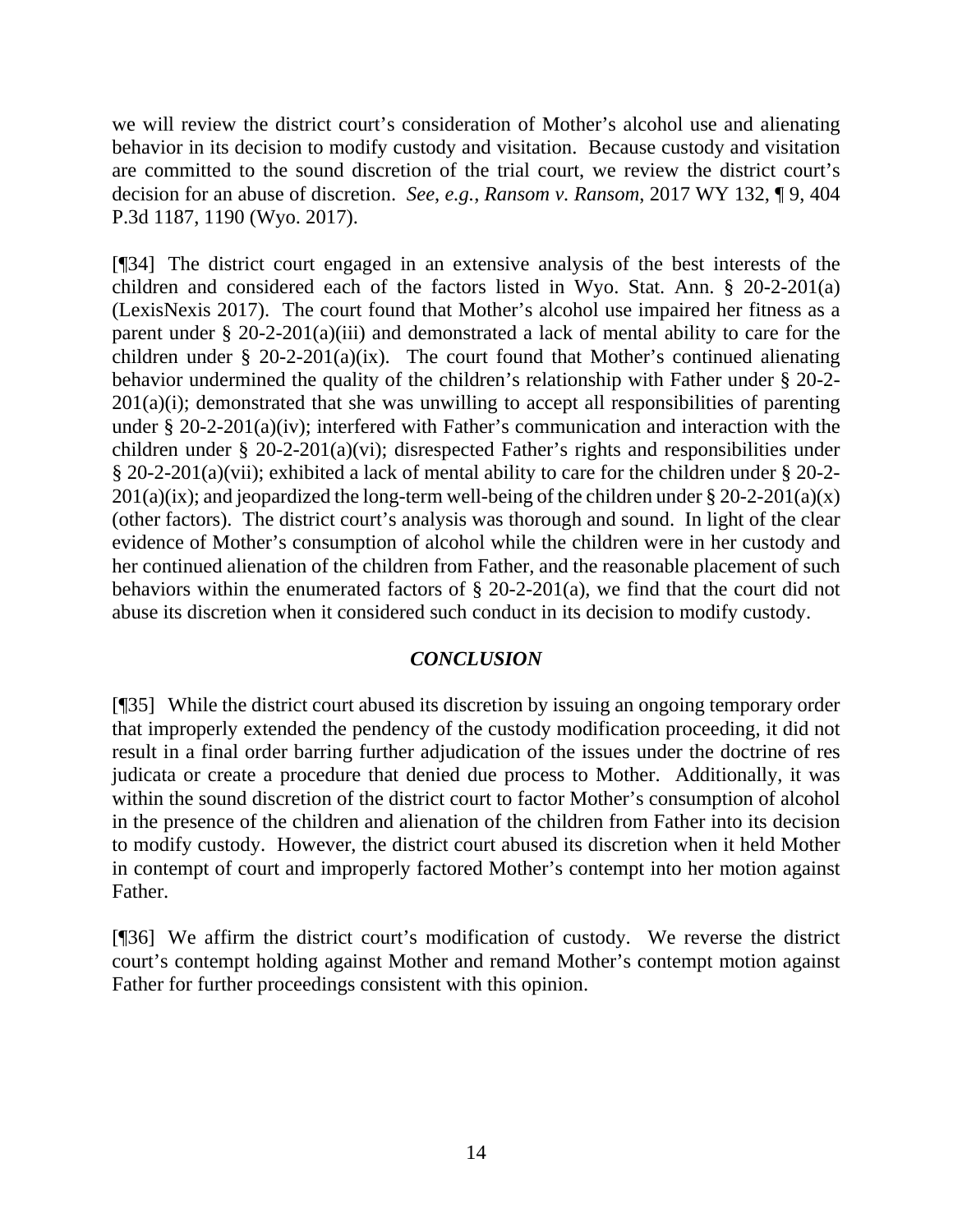**BURKE, Chief Justice,** concurring in part and dissenting in part, in which **KAUTZ, Justice**, joins.

[¶37] I concur in that part of the majority opinion affirming the district court's decision. I write separately for two reasons. First, I do not find it appropriate or necessary to consider Appellant's complaints about the temporary order. Second, I take exception to the majority's conclusion that the district court abused its discretion in entering the temporary order.

[¶38] The district court's temporary order granted both parties the opportunity to request a hearing if either of them determined that the custody arrangement was not workable or not in the best interests of the children. Appellant now contends that, under the facts presented, it was not appropriate to enter a temporary order at all. However, she did not present this argument to the district court or otherwise object to the temporary order at any time prior to entry of the final order. Rather, she raised her objection to the temporary order only after she disagreed with the final order which placed custody with Appellee.

[¶39] As the majority recognizes, "We generally do not consider issues not presented to the district court unless they are so fundamental they must be considered, or if they concern matters of jurisdiction." *Tracy v. Tracy*, 2017 WY 17, ¶ 22, 388 P.3d 1257, 1262 (Wyo. 2017). In *Tracy*, we reviewed the procedure involved in granting a temporary order because that issue affects many temporary custody proceedings. In contrast, Appellant's arguments are entirely dependent on the unique facts of this case. The issues raised now are not so fundamental that they should be reviewed by this Court. If Appellant had concerns, she should have brought them to the attention of the district court. Her failure to do so should preclude our review.

[¶40] Further, even if the court's issuance of a *sua sponte* temporary order could be deemed so fundamental that it must be considered, I would find no abuse of discretion in the court's approach. From my perspective, the court should be commended for its efforts in fashioning a remedy that was in the best interests of the children. It explained its reasoning in a comprehensive ten-page order. We should defer to that decision.

[¶41] We have long recognized that "Judicial discretion is a composite of many things, among which are conclusions drawn from objective criteria; it means exercising sound judgment with regard to what is right under the circumstances and without doing so arbitrarily or capriciously." *Jensen v. Milatzo-Jensen*, 2014 WY 165, ¶ 8, 340 P.3d 276, 278 (Wyo. 2014) (quoting *Opitz v. Opitz*, 2007 WY 207, ¶ 7, 173 P.3d 405, 407–08 (Wyo. 2007)). We have also recognized that child custody and visitation decisions are among "the most difficult and demanding tasks assigned to a trial judge." *Testerman v. Testerman*, 2008 WY 112, ¶ 20, 193 P.3d 1141, 1146 (Wyo. 2008) (quoting *Reavis v. Reavis*, 955 P.2d 428, 431 (Wyo. 1998)). Custody and visitation are committed to the sound discretion of the trial court. *Blakely v. Blakely*, 2009 WY 127, ¶ 6, 218 P.3d 253, 254 (Wyo. 2009). In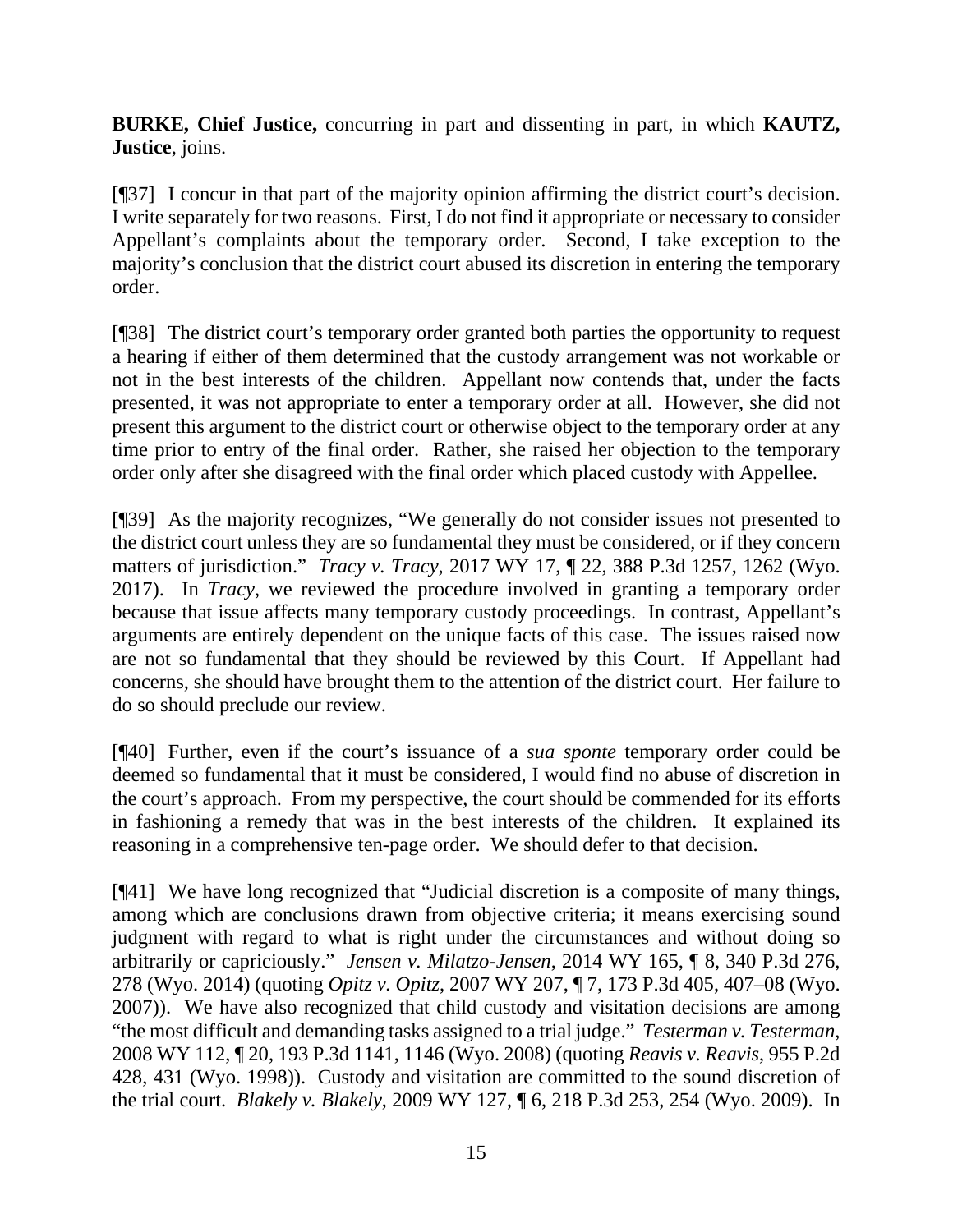determining whether an abuse of discretion has occurred, our primary consideration is the reasonableness of the district court's decision. *JCLK v. ZHB*, 2015 WY 95, ¶ 8, 353 P.3d 720, 721–22 (Wyo. 2015).

[¶42] I do not dispute that there are legitimate concerns regarding the entry of temporary orders and that it should not be the "preferred procedure." I would also concede that in some cases, the entry of a temporary order may not be in the best interests of the children. But, we are not dealing with "some case." We are reviewing the best interest determination that was made in this case. Here, the district court determined that a temporary order was appropriate to promote stability for the children. In its order, the court first outlined the changes that had occurred since the original divorce decree:

> Plaintiff was diagnosed and treated for breast cancer. Plaintiff was unemployed for more than a year as she underwent treatment for her breast cancer. Defendant has been in serious romantic relationships, has remarried, and the children now have several new step-siblings. In addition, there have been a number of instances of parental alienation that have occurred.

It then addressed the question presented and, in doing so, specifically expressed concerns about the instability that the children had been experiencing:

> The Court has been primarily asked to determine whether a modification of custody would be in the best interests of the children. In particular, Defendant asks this court to modify custody and place the children in his primary care. The children are currently placed with the Plaintiff, who has been their primary caregiver for their entire lives. With all the instability the children have experienced in the past few years, the Court is reluctant to add to their burden by transferring primary custody away [from] the Plaintiff. At the same time, if the relationship between Defendant and the children is actually being threatened, the Court may not have any other options. Both parties have presented their arguments well and this is a close call.

> The Court is very aware that most child custody cases involve some degree of parental alienation. This alienation is a natural result of the high tensions and emotional turmoil involved in a custody dispute. A problem arises, however, when one parent is specifically exacerbating the situation and actively manipulating feelings of ill-will between a parent and child. Whether or not Plaintiff intended to engage in parental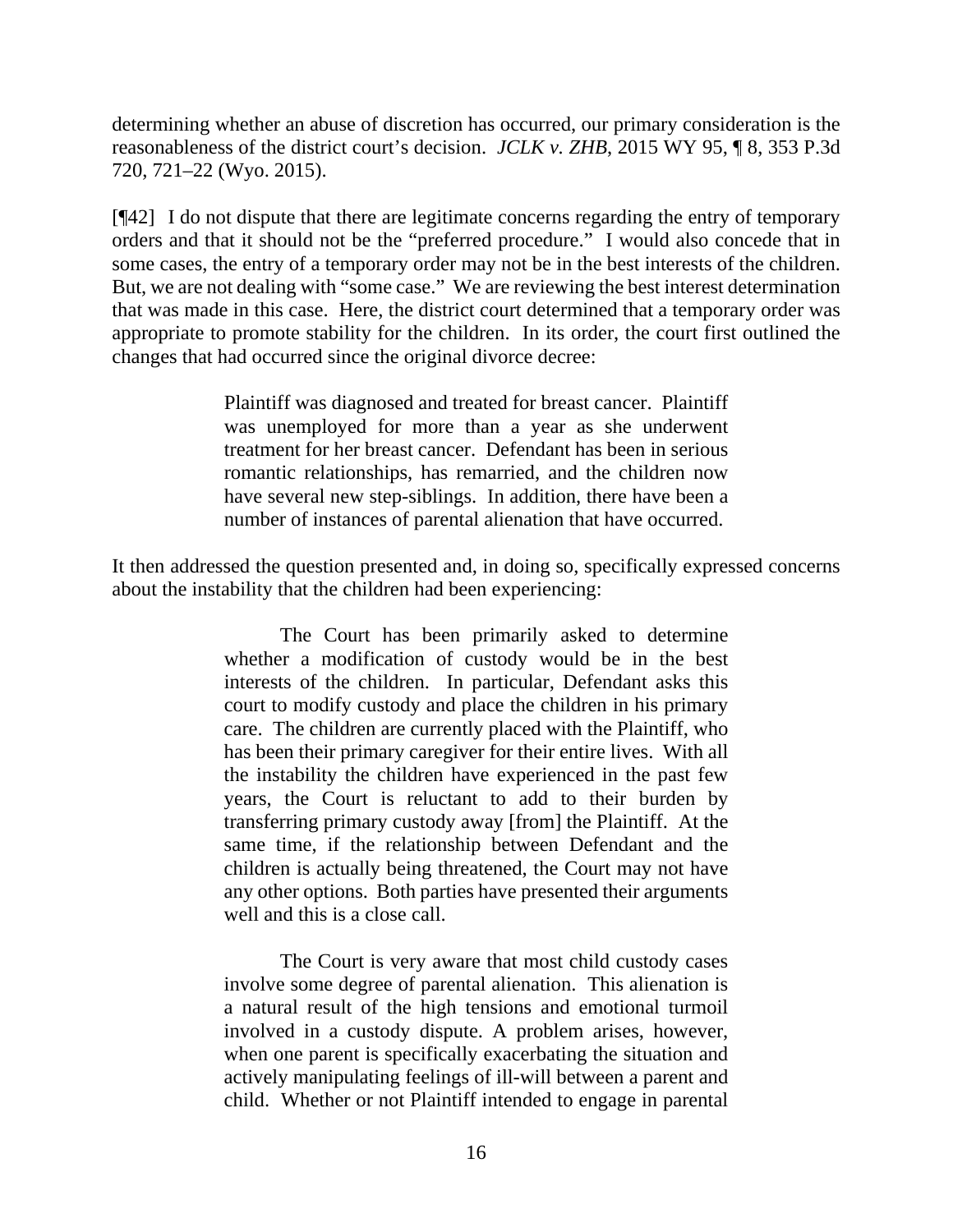alienation, there is no doubt that Plaintiff's behaviors meet the benchmarks of alienation. On the other hand, it is very likely that Plaintiff may have simply been reacting out of a fear that she might "lose" her kids, that the kids will like Defendant and his new wife, and enjoy spending time with them rather than with her. Even if that is so, Plaintiff's behavior has unnecessarily created additional stress on the children, and her behavior is inexcusable.

The court elaborated on its concerns about parental alienation:

Defendant has had the difficult task of showing how Plaintiff's behaviors caused a material change in circumstances affecting the children. Due to the nature of parental alienation, however, Defendant is only able to show an increased likelihood of harm in the future. Without a palpable harm or change at the present time, it is difficult to justify a modification of custody from one parent to the other. This is especially true, since the children presently have a good relationship with both parents. On the other hand, at the point where Plaintiff has successfully alienated the children from the Defendant, it is far too late for the Court to intercede.

It also recognized that, in the past, guidance from the court had been beneficial:

It is apparent to the Court, that absent the parties' misbehavior, the parties are both very good parents to their children. It is very much in the children's best interests that they continue to have frequent contact with both of their parents. The Court has observed that the parties are better able to co-parent whenever the Court has provided more specific guidance. The added guidance has helped to minimize contact between the parties and increase the parties['] understanding of what is expected of them. In fact, many of the incidents of parental alienation and major discord between the parties occurred between 2011 and 2014. The parties' more recent history suggests that many of these problems have been dissipated to some extent, and that there is a good chance that the parties can successfully cooperate for the well-being of their children.

Ultimately, the court concluded: